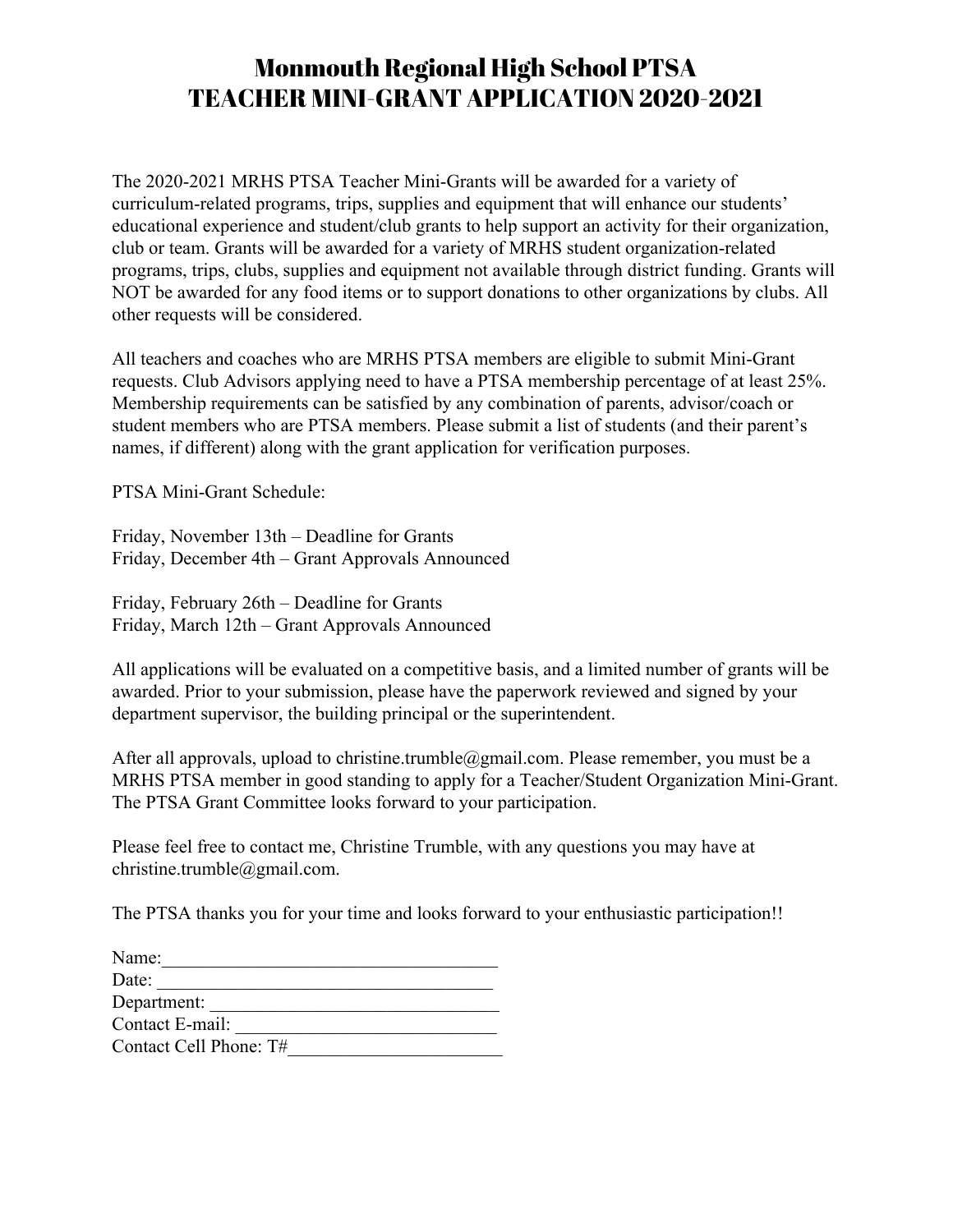## $T#$ Monmouth Regional High School PTSA TEACHER MINI-GRANT APPLICATION 2020-2021

| Name:                         | Date:                  |                            |  |  |  |
|-------------------------------|------------------------|----------------------------|--|--|--|
| Department:                   | Contact E-mail:        |                            |  |  |  |
|                               |                        | <b>Contact Cell Phone:</b> |  |  |  |
| Project Title:                |                        | Time Line of Project:      |  |  |  |
| <b>Amount Requested:</b>      | <b>Amount Awarded:</b> |                            |  |  |  |
| Has this been board approved? | Yes/No                 | Date:                      |  |  |  |
|                               |                        |                            |  |  |  |
| Grant Committee Use Only:     |                        |                            |  |  |  |

Date Initial  $\Box$  Grant application received by PTSA ❒ Approved by Grant Com. Pending BOE Approval ❒ Board of Education Approval ❒ Approved by PTSA Exec. Board ❒ Recipient notified of Award  $\Box$  Funds used by Teacher – Amount:  $\Box$  Unused funds returned to PTSA – Amount:

Notes: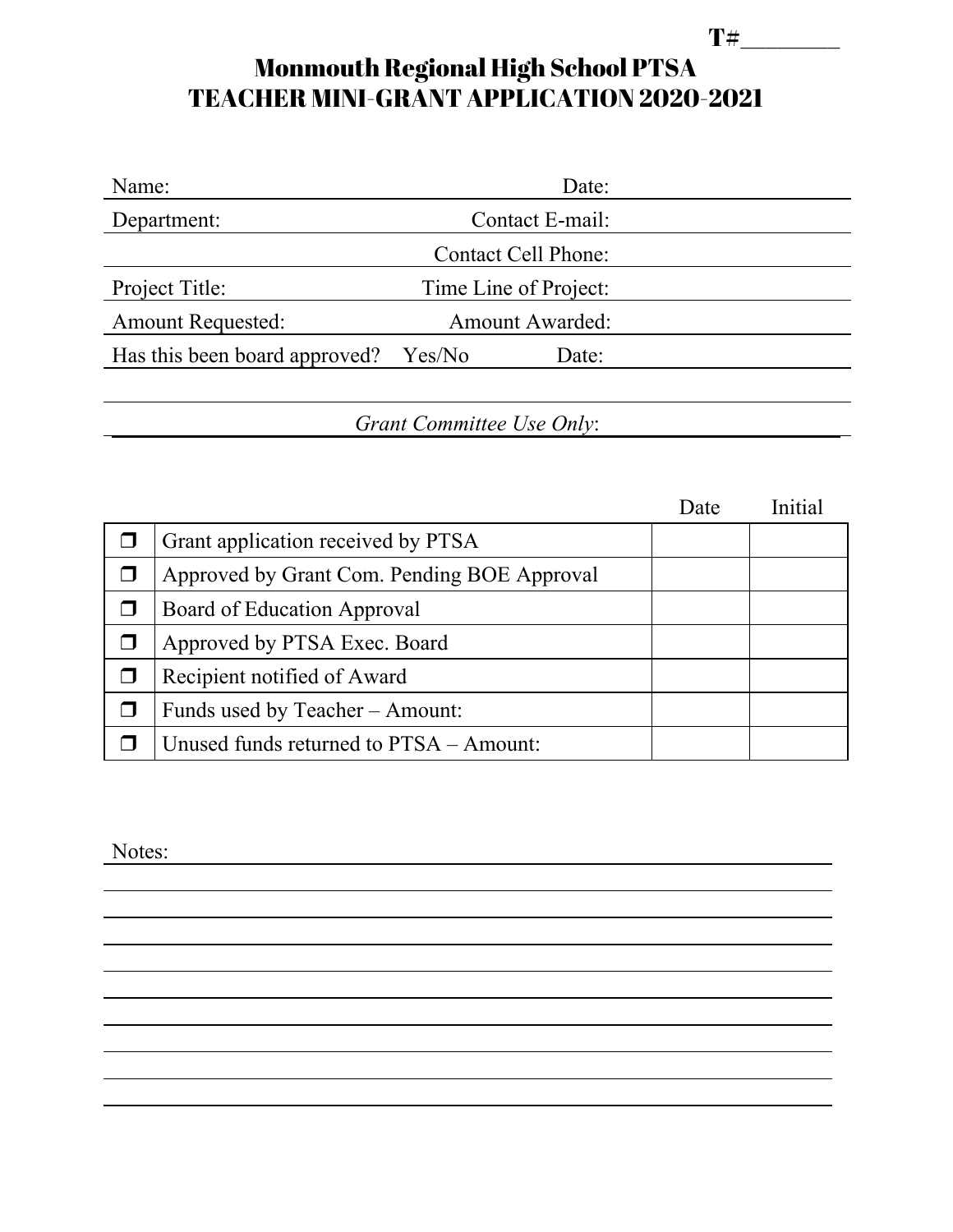## $T#$ Monmouth Regional High School PTSA TEACHER MINI-GRANT APPLICATION 2020-2021

| Name: |  |
|-------|--|
|       |  |

Name: Date:

Project Title:

What is the educational purpose that will be addressed by funding this project?

Description of grant project:

Funds required (include an itemized description.) PLEASE include name and address of vendor/supplier, items, cost of items:

Evaluation – Describe how the success/impact of your project can be evaluated:

Attach anything that would help the committee decide to fund your request. Please be specific.

and the control of the control of the control of the control of the control of the control of the control of the

Applicant's Signature Date Dept. Supervisor's Signature Date